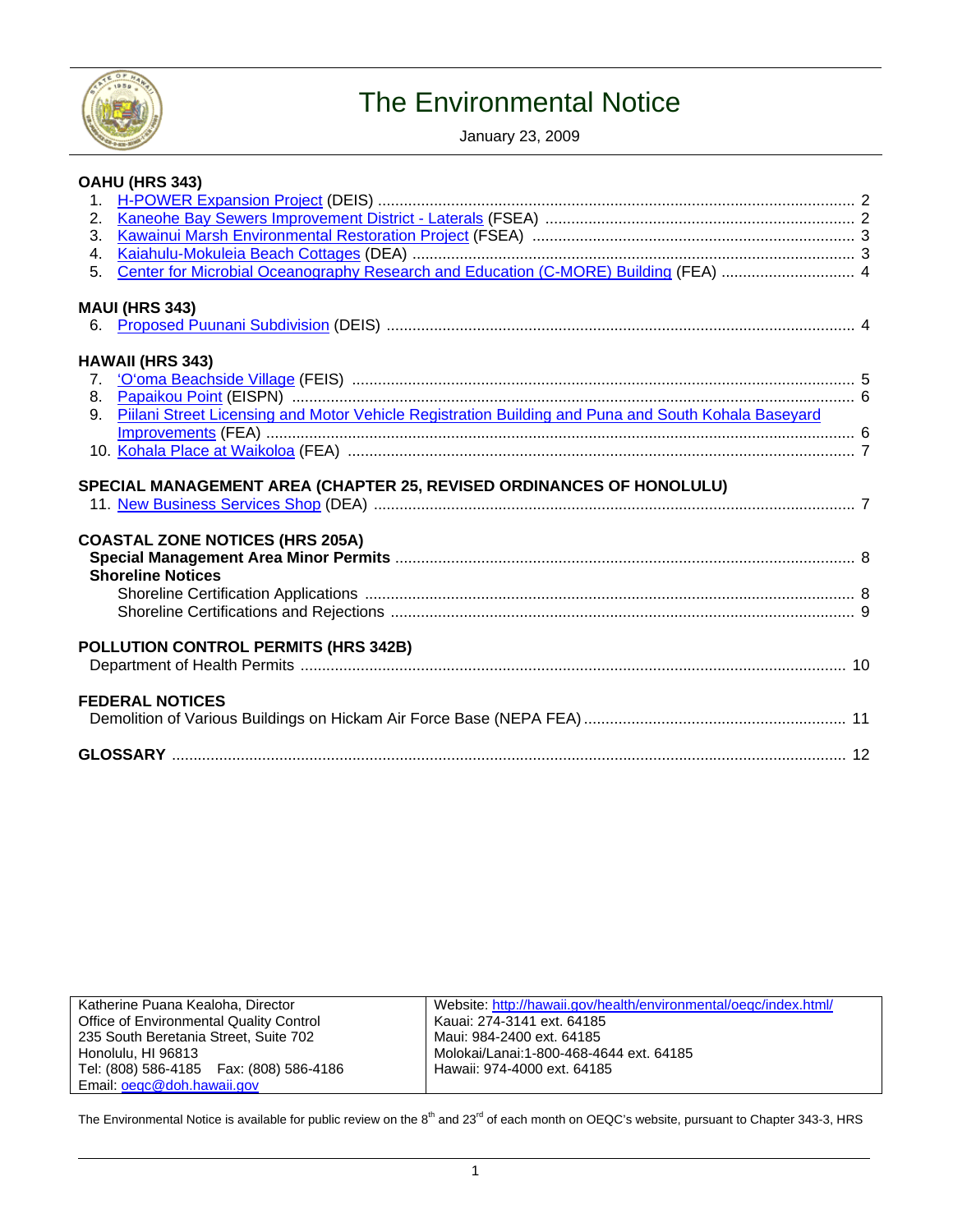# **OAHU (HRS 343)**

### **1. [H-POWER Expansion Project](http://oeqc.doh.hawaii.gov/Shared%20Documents/EA_and_EIS_Online_Library/Oahu/2000s/2009-01-23-OA-DEIS-H-Power-Expansion.pdf) (DEIS)**

| Island:            | Oahu                                                                                                                                                                                                                                                                                                                                                                                                                                                                                                                                         |
|--------------------|----------------------------------------------------------------------------------------------------------------------------------------------------------------------------------------------------------------------------------------------------------------------------------------------------------------------------------------------------------------------------------------------------------------------------------------------------------------------------------------------------------------------------------------------|
| District:          | Ewa                                                                                                                                                                                                                                                                                                                                                                                                                                                                                                                                          |
| TMK:               | 1-9-26-30, 33 and 34                                                                                                                                                                                                                                                                                                                                                                                                                                                                                                                         |
| <b>Proposing</b>   |                                                                                                                                                                                                                                                                                                                                                                                                                                                                                                                                              |
| Agency:            | City and County of Honolulu, Environmental Services, Refuse Division, H-POWER, 91-174 Hanua<br>Street, Kapolei, HI 96707. Contact: Mr. Stephen Langham, 682-1359                                                                                                                                                                                                                                                                                                                                                                             |
| <b>Accepting</b>   |                                                                                                                                                                                                                                                                                                                                                                                                                                                                                                                                              |
| <b>Authority:</b>  | City and County of Honolulu, Department of Environmental Services, 1000 Uluohia Street, Suite<br>308, Kapolei, HI 96707. Contact: ENV Director, 768-3486                                                                                                                                                                                                                                                                                                                                                                                     |
| <b>Consultant:</b> | AMEC Earth & Environmental, Inc., 3375 Koapaka Street, Suite F-251, Honolulu, HI 96819.<br>Contact: Dr. Russell Okoji, 391-9906                                                                                                                                                                                                                                                                                                                                                                                                              |
| <b>Comments:</b>   | DEIS notice pending 45-public comment. Address comments to the Proposing Agency, with copies<br>to the Accepting Authority, Consultant and OEQC                                                                                                                                                                                                                                                                                                                                                                                              |
| Permits:           | Covered Source/PSD Air Permit, Chapter 60.1 of Title 11 of HAR, Notice of General Permit<br>Coverage (NGPC)- NPDES Construction Stormwater Discharge Permit, NGPC-NPDES General<br>(operational) Stormwater Discharge Permit, Construction Noise Permit, UIC Permit Modification,<br>Solid Waste Management Permit, Groundwater Use Permit Modification, Well Construction / Pump<br>Installation Permit, Building Permit, Conditional Use Permit Modification, Grading Permit and<br>Drainage Plan Approval, Construction Dewatering Permit |

The City and County of Honolulu and Covanta Honolulu Resource Recovery Venture are proposing an Expansion of the existing Honolulu Program of Waste Energy Recovery facility (H-POWER) located at the James Campbell Industrial Park in Kapolei. H-POWER provides a reliable, cost effective solid waste solution and source of renewable electric power to the City and County of Honolulu. The proposed Expansion consists of the addition to the Facility of a third combustor unit, associated air pollution control equipment, and all the equipment required to tie the addition into the existing H-POWER facility. Modifications and additions to the existing systems for tie in will be performed as necessary.

No significant impacts are anticipated from the proposed project. The Expansion is proposed to be colocated at the H-POWER site to minimize potential impact to the natural environment that might otherwise result from selection of an alternative site. The Expansion would also utilize many of the existing facilities. The Expansion Project will fully comply with federal, state and local permits and programs designed for the protection and stewardship of Hawaii's environmental resources. See also [Volume 2 Appendices.](http://oeqc.doh.hawaii.gov/Shared%20Documents/EA_and_EIS_Online_Library/Oahu/2000s/2009-01-23-OA-DEIS-H-Power-Expansion-App.pdf)

#### **2. [Kaneohe Bay Sewers Improvement District - Laterals](http://oeqc.doh.hawaii.gov/Shared%20Documents/EA_and_EIS_Online_Library/Oahu/2000s/2009-01-23-OA-FSEA-Kaneohe-Bay-Sewers-Lateral.pdf) (FSEA)**

| Island:<br>District:<br>TMK:<br><b>Proposing</b>            | Oahu<br>Koolaupoko<br>$(1)$ 4-4-7:02, 03, 04, 07, 20, 21, 22, 23, 38                                                                           |
|-------------------------------------------------------------|------------------------------------------------------------------------------------------------------------------------------------------------|
| Agency:                                                     | Department of Design and Construction, City and County of Honolulu, 650 South King Street,<br>Honolulu, HI 96813. Contact: Jay Hamai, 768-8750 |
| <b>Approving</b><br>Agency:<br><b>Comments:</b><br>Permits: | Same<br>FSEA accepted by the Approving Agency. There is no comment period<br>Shoreline Setback Variance                                        |

The project will not have a significant adverse environmental impact to archeological sites, water quality, noise, or existing utilities. The construction of the proposed project will not substantially affect rare, threatened, or endangered species or its habitat. The construction of the proposed project will not curtail the range of beneficial uses of the environment, nor will it adversely affect the environment surrounding area.

Short-term adverse impacts to local air quality, local noise levels, and scenic and visual resources may occur during construction. However, as the work consists of installation of laterals on individual lots, and of relatively short duration, the impacts are expected to be minimal. Adverse long-term impacts to the property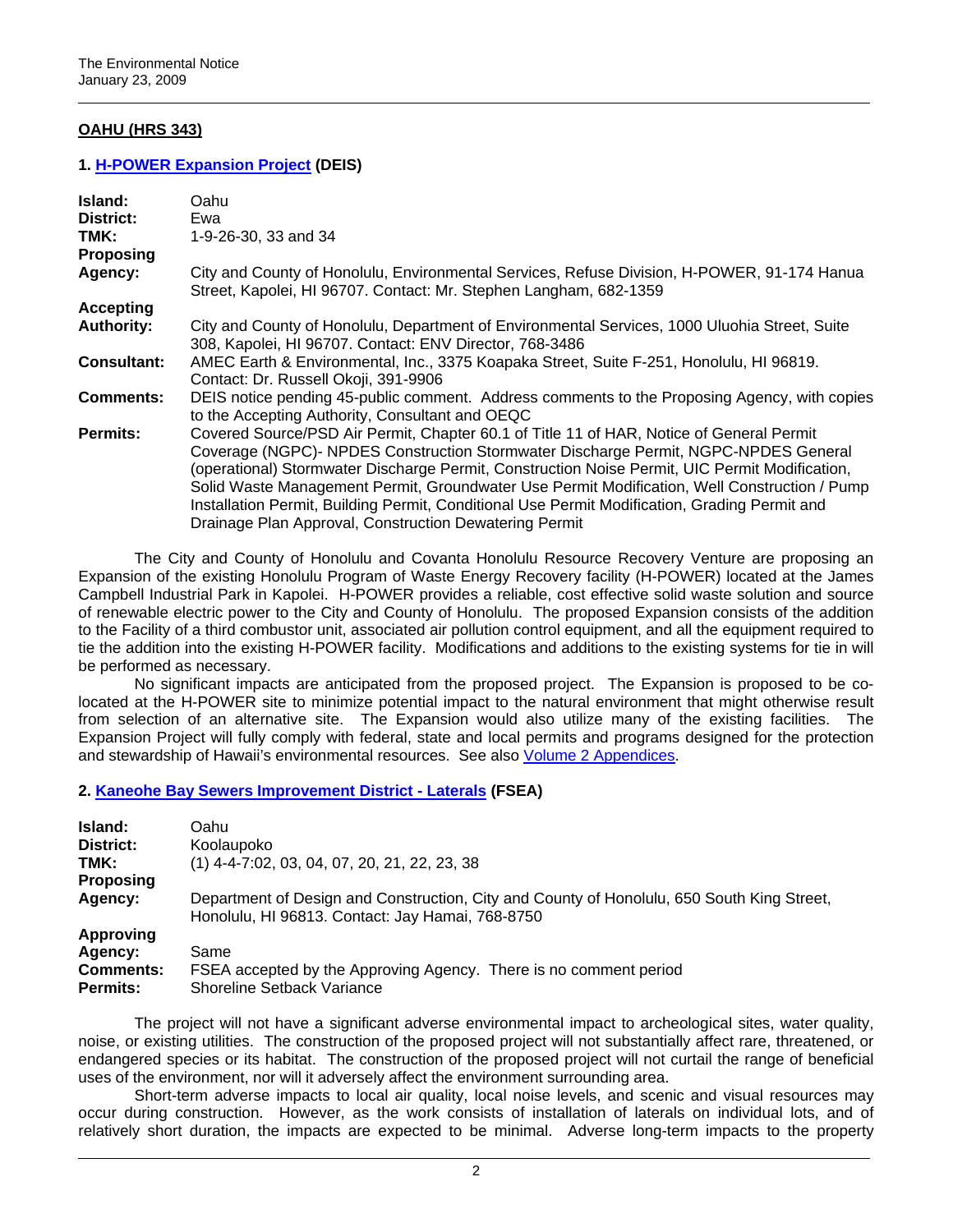owners are related to costs of the closure of private sewer systems, and the cost of installation of lateral connections.

The project is expected to improve the range of beneficial uses of the environment, by reducing sewage discharge to Kaneohe Bay. The elimination of private sewer systems should provide a positive effect to public health.

## **3. [Kawai Nui Marsh Environmental Restoration Project](http://oeqc.doh.hawaii.gov/Shared%20Documents/EA_and_EIS_Online_Library/Oahu/2000s/2009-01-23-OA-FSEA-Kawainui-Marsh-Restoration.pdf) (FSEA)**

| Island:            | Oahu                                                                                                                                                                                                                                                                                                                                |
|--------------------|-------------------------------------------------------------------------------------------------------------------------------------------------------------------------------------------------------------------------------------------------------------------------------------------------------------------------------------|
| District:          | Koolaupoko                                                                                                                                                                                                                                                                                                                          |
| TMK:               | 1-4-2-13:5, 22                                                                                                                                                                                                                                                                                                                      |
| Proposing          |                                                                                                                                                                                                                                                                                                                                     |
| Agency:            | U.S. Army Corps of Engineers, Building 230, Fort Shafter, HI 96858-5440. Contact: Nani<br>Shimabuku, <i>lorayne.p.shimabuku@usace.army.mil</i> and State Department of Land & Natural<br>Resources, Division of Forestry and Wildlife, 1151 Punchbowl Street, Honolulu, HI 96813. Contact:<br>David Smith, david.g.smith@hawaii.gov |
| <b>Approving</b>   |                                                                                                                                                                                                                                                                                                                                     |
| Agency:            | Department of Land & Natural Resources, Division of Forestry and Wildlife, 1151 Punchbowl<br>Street, Honolulu, HI 96813. Contact: David Smith, david.g.smith@hawaii.gov                                                                                                                                                             |
| <b>Consultant:</b> | U.S. Army Corps of Engineers, Building 230, CEPOH-EC-E, Fort Shafter, HI 96858-5440. Contact:<br>Kevin Nishimura, kevin.h.nishimura@usace.army.mil                                                                                                                                                                                  |
| <b>Comments:</b>   | FSEA accepted by the Approving Agency. There is no comment period                                                                                                                                                                                                                                                                   |
| <b>Permits:</b>    | SMA, Grubbing and Grading, Well Development                                                                                                                                                                                                                                                                                         |

The U.S. Army Corps of Engineers and Division of Forestry and Wildlife propose to restore native endangered waterbird (for Hawaiian Coot, Hawaiian Duck, Hawaiian Moorhen and Hawaiian Stilt) habitat at Kawainui Marsh Flood Control Project under authority of Section 1135, Water Resources Development Act (1986).

Kawai Nui Marsh is the largest remaining wetland in Hawaii. The marsh has been identified in the U.S. Fish and Wildlife Service's Hawaiian Waterbirds Recovery Plan as the primary habitat for waterbirds identified above and designated as a Wetland of International Importance at the 2005 Ramsar Convention. This project proposes wetland restoration in the upper marsh through creation of mudflats and shallow ponds supplied with natural water. The project will also install predator control fencing and implement a trapping program. The project area is 37.8 acres. The City and County of Honolulu completed the land transfer to the State in October 2008.

This Supplemental EA is for actions under this project and doesn't address actions in the Kawai Nui Marsh Master Plan. It updates and amends the Kawainui Marsh Environmental Restoration Project, Final Ecosystem Restoration Report and Environmental Assessment (revised March 2000).

## **4. [Kaiahulu-Mokuleia Beach Cottages](http://oeqc.doh.hawaii.gov/Shared%20Documents/EA_and_EIS_Online_Library/Oahu/2000s/2009-01-23-OA-DEA-Kaiahulu-Mokuleia-Beach-Cottages.pdf) (DEA)**

| Island:<br>District:<br>TMK:<br><b>Applicant:</b> | Oahu<br>Koolauloa<br>$6 - 8 - 03:01$<br>Castle & Cooke Homes Hawaii, Inc., 100 Kahelu Avenue, 2 <sup>nd</sup> floor, Mililani, HI 96789. Contact:<br>Dean Minakami, AICP, 548-2903  |
|---------------------------------------------------|-------------------------------------------------------------------------------------------------------------------------------------------------------------------------------------|
| <b>Approving</b>                                  |                                                                                                                                                                                     |
| Agency:                                           | City and County of Honolulu, Department of Planning and Permitting, 650 South King Street, 7 <sup>th</sup><br>floor, Honolulu, HI 96826. Contact: Dennis Silva, Jr., AICP, 768-8284 |
| <b>Consultant:</b>                                | Wilson Okamoto Corporation, 1907 South Beretania Street, Suite 400, Honolulu, HI 96826.<br>Contact: Earl Matsukawa, AICP, 946-2277                                                  |
| <b>Comments:</b>                                  | DEA pending 30-day comment. Address comments to the Applicant, with copies to the Approving<br>Agency, Consultant and OEQC                                                          |
| <b>Permits:</b>                                   | Special Use Permit, Zoning Variance, SMA Permit (Major), building and grading permits                                                                                               |

Castle & Cooke Homes Hawaii, Inc. is proposing to demolish three existing beach cottages and to reconstruct them further inland from the shoreline of Mokuleia Beach. The two existing cottages near the shoreline are currently available for recreational use by Castle & Cooke employees. A third cottage was built as a caretaker's residence in the 1950's near the western border. Demolition and reconstruction of the cottages would allow Castle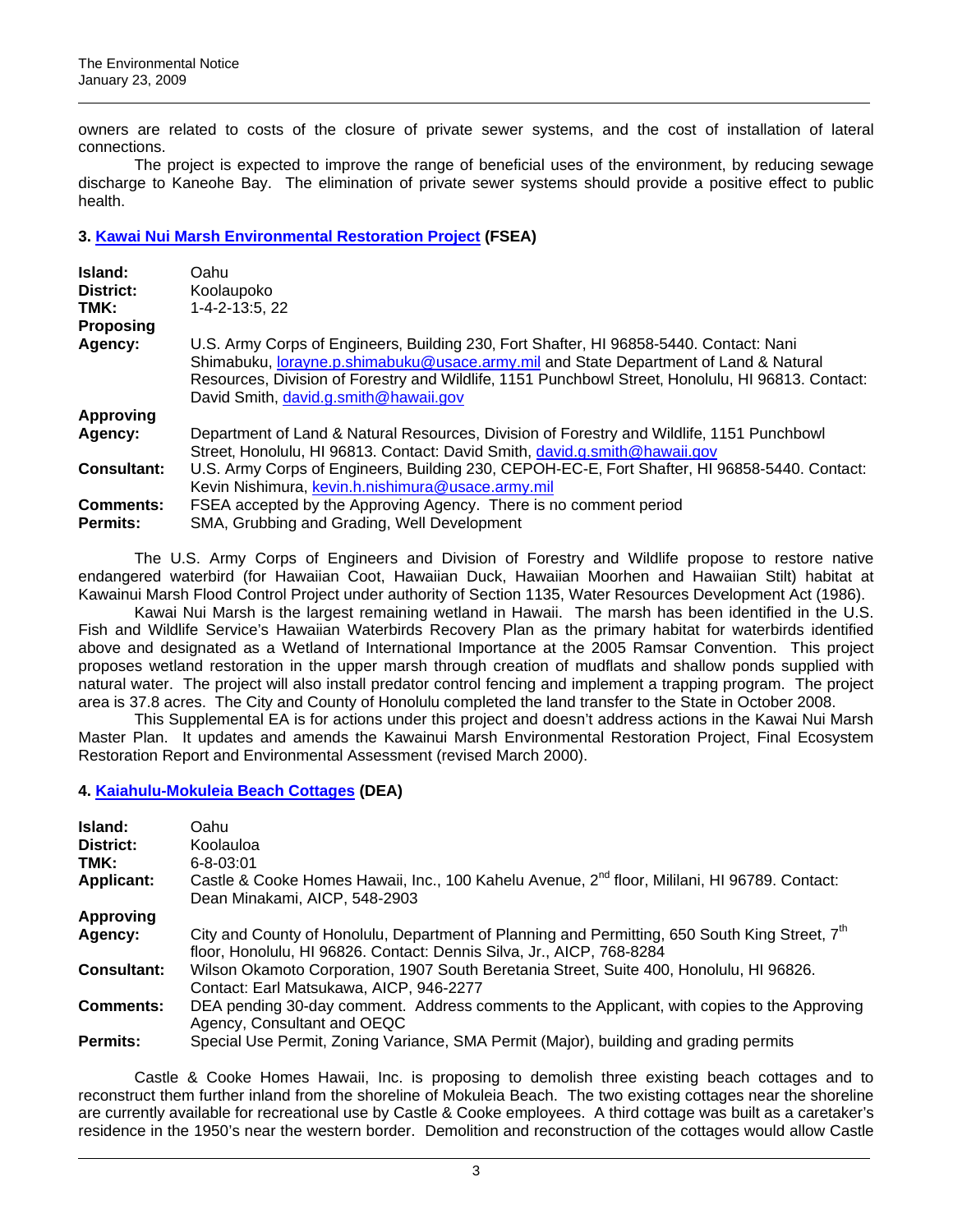& Cooke to continue the existing use by replacing the aging structures that are also threatened by shoreline erosion, lack wheelchair access and are served by cesspools. The new structures will be located well inland of the shoreline setback, at least one will have wheelchair access, and all will be served by a single individual wastewater treatment system.

Apart from increased dust and noise during the construction period, no adverse impacts are anticipated. Given the sandy soils and history of finds in the area, there is the possibility of encountering human remains or cultural artifacts. To mitigate against the possible disturbance or destruction of cultural resources, an archaeological inventory survey of areas to be excavated will be conducted, and archaeological monitoring will be implemented during excavation activities

## **5. [Center for Microbial Oceanography Research and Education \(C-MORE\) Building](http://oeqc.doh.hawaii.gov/Shared%20Documents/EA_and_EIS_Online_Library/Oahu/2000s/2009-01-23-OA-FEA-Center-Microbial-Oceanography.pdf) (FEA)**

| Island:<br>District:<br>TMK: | Oahu<br><b>Honolulu</b><br>$(1)$ 2-8-23:03 por                                                                                                                      |
|------------------------------|---------------------------------------------------------------------------------------------------------------------------------------------------------------------|
| Proposing                    |                                                                                                                                                                     |
| Agency:                      | Facilities Management Office, University of Hawaii at Manoa, 2002 East-West Road, Honolulu, HI<br>96822. Contact: Kirk Yuen, 956-6254                               |
| <b>Approving</b>             |                                                                                                                                                                     |
| Agency:                      | Office of Capital Improvements, University of Hawaii System, 1960 East West Road, Biomedical<br>Sciences B-102, Honolulu, HI 96822. Contact: Brian Minaai, 956-7935 |
| <b>Consultant:</b>           | Group 70 International, Inc., 925 Bethel Street, 5th Floor, Honolulu, HI 96813. Contact, George<br>Atta. 523-5866                                                   |
| Comments:<br><b>Permits:</b> | FEA accepted by the Approving Agency. There is no comment period<br>None                                                                                            |

The University of Hawaii at Manoa (UHM), Facilities Management Office, is proposing to develop the Center for Microbial Oceanography Research and Education (C-MORE), and is referred to as the C-MORE Building project. The recently updated UH Manoa Long Range Development Plan (LRDP) includes the C-MORE Building as an educational priority and project for the Upper Campus. The UHM LRDP serves as a guiding document for university projects on the flagship Manoa Campus.

The C-MORE Building project is situated on the island of Oahu, in the moku (district) of Kona, within the ahupuaa of Waikiki. The project area is approximately 28,004 square feet and is located on the mauka portion of the Upper Central Campus. The new facility will be a separated building extension of the existing Biomedical Science Building (also known as the Life Science Building), adjacent to the Pope Laboratory, Sherman Laboratory, Auxiliary Services, and Agricultural Science Institute. C-MORE is an infill of the existing open space within the south entrance courtyard of the Biomedical Science Building.

The C-MORE Building will be a two-story structure and consists of research laboratories, offices, classrooms, meeting spaces, laboratory support and building support spaces. The project will include photovoltaic panels and a green roof placed on the unused spaces of the roof/penthouse. Additional site and surface improvements will support parking, loading, and circulation requirements.

No significant impacts have been identified from the proposed development. Construction-related traffic, air, and noise impacts will be short-term in nature and will be appropriately mitigated.

As the project utilizes State funds and is located on State lands on the UH Manoa Campus, it requires a project review under the State Environmental Review Process promulgated under Hawaii Revised Statutes, Chapter 343. A Finding of No Significant Impact (FONSI) has been determined.

## **MAUI (HRS 343)**

## **6. [Proposed Puunani Subdivision](http://oeqc.doh.hawaii.gov/Shared%20Documents/EA_and_EIS_Online_Library/Maui/2000s/2009-01-23-MA-DEIS-Puunani-Subdivision.pdf) (DEIS)**

**Island:** Maui **District:** Wailuku **TMK:** (2) 3-5-02:02 and 03 **Applicant:** Towne Development of Hawaii, Inc.; Endurance Investors, and Association of II Wai Hui, LP, c/o Munekiyo & Hiraga, Inc., 305 High Street, Suite 104, Wailuku, HI 96793. Contact: Colleen Suyama, 244-2015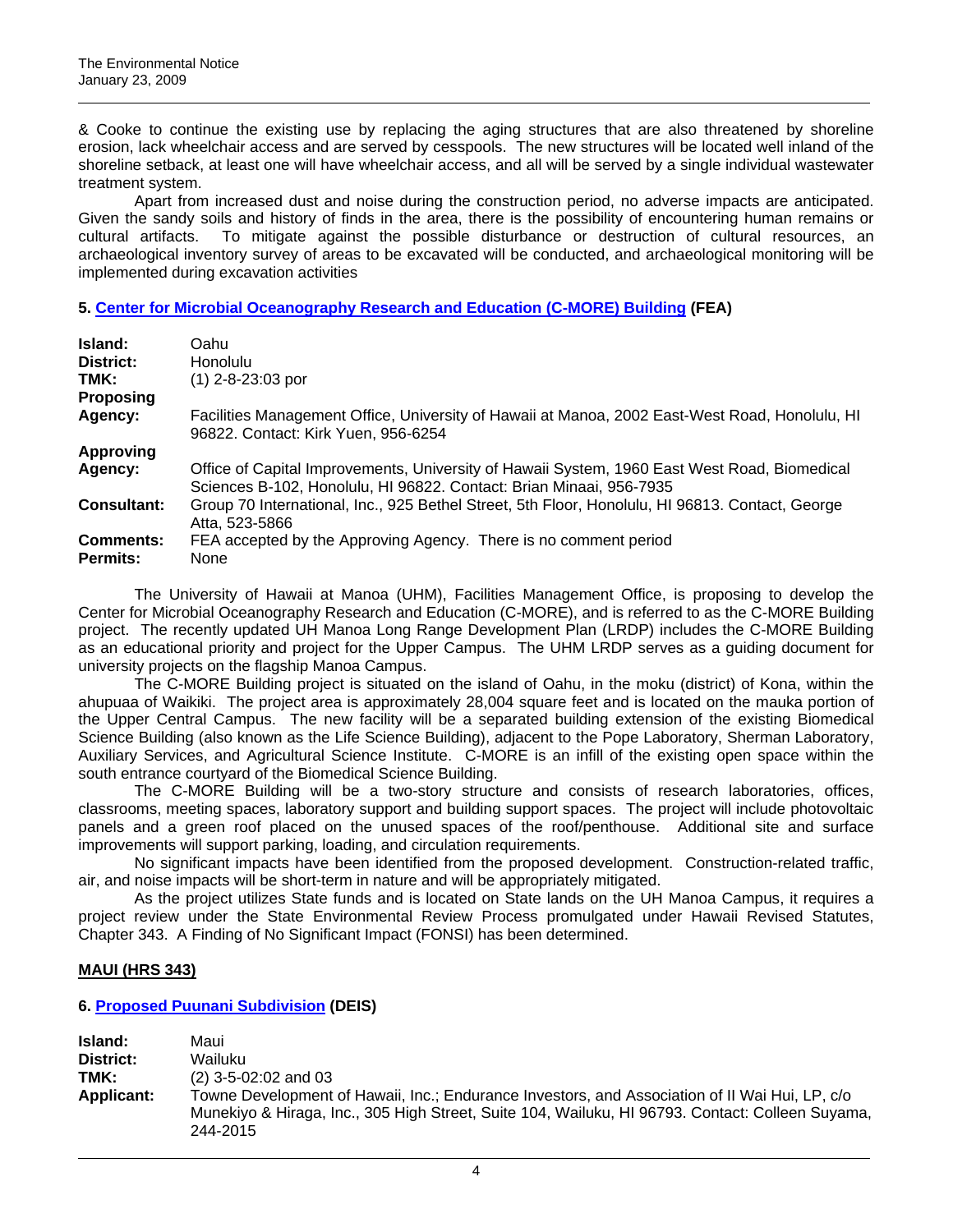| Accepting          |                                                                                                  |
|--------------------|--------------------------------------------------------------------------------------------------|
| <b>Authority:</b>  | State Land Use Commission, P. O. Box 2359, Honolulu, HI 96804. Contact: Orlando "Dan"            |
|                    | Davidson, 587-3822                                                                               |
| <b>Consultant:</b> | Munekiyo & Hiraga, Inc., 305 High Street, Suite 104, Wailuku, HI 96793. Contact: Colleen Suyama, |
|                    | 244-2015                                                                                         |
| <b>Comments:</b>   | DEIS notice pending 45-public comment. Address comments to the Applicant, with copies to the     |
|                    | Accepting Authority, Consultant and OEQC                                                         |
| <b>Permits:</b>    | State Land Use District Boundary Amendment; Community Plan Amendment; Change in Zoning;          |
|                    | construction permits                                                                             |

The applicants are seeking a State District Boundary Amendment from the State Agricultural District to the State Rural and Urban Districts from the State Land Use Commission and a Community Plan Amendment and Change in Zoning from the County of Maui. The Community Plan Amendment and use of State and County lands triggers compliance with Chapter 343, Hawaii Revised Statutes.

The applicants propose to develop the Puunani Subdivision located on approximately 208 acres of land in Wailuku, Maui, Hawaii. The subdivision will consist of six (6) one-acre rural lots, 127 half-acre rural lots, 145 singlefamily residential lots, 476 multi-family units, an 11.5 acre park, and an approximate 9.6 acre stormwater retention basin. In addition, the development will provide a 25 ft. setback from Honoapiilani Highway, a 50 ft. setback from Kuikahi Drive and a 30 ft. no build zone at the southern border of the project area. The setbacks on Honoapiilani Highway and Kuikahi Drive will be landscaped. Related improvements include site grading, subdivision roadway and utilities installation, improvement and realignment of the Old Waikapu Road to County standards, and development of an onsite water source and related infrastructure.

## **HAWAII (HRS 343)**

## **7. ['O'oma Beachside Village](http://oeqc.doh.hawaii.gov/Shared%20Documents/EA_and_EIS_Online_Library/Hawaii/2000s/2009-01-23-HA-FEIS-Ooma-Beachside-Village.pdf) (FEIS)**

| Island:<br>District:<br>TMK:<br><b>Applicant:</b> | Hawaii<br>North Kona<br>(3) 7-3-09:04, 22 and (3) 7-3-09 (portion of State Right-of-Way)<br>'O'oma Beachside Village, LLC, c/o Midland Pacific Homes, 7305 Morro Road, Suite 200,                  |
|---------------------------------------------------|----------------------------------------------------------------------------------------------------------------------------------------------------------------------------------------------------|
|                                                   | Atascadero, CA 93422. Contact: Dennis Moresco, (805) 466-5100                                                                                                                                      |
| <b>Accepting</b>                                  |                                                                                                                                                                                                    |
| <b>Authority:</b>                                 | State Land Use Commission, P.O. Box 2359, Honolulu, HI 96804-2359. Contact: Dan Davidson,<br>Executive Officer, 587-3822                                                                           |
| <b>Consultant:</b>                                | Tom Schnell, AICP, PBR HAWAII, 1001 Bishop Street, ASB Tower, Suite 650, Honolulu, HI 96813.<br>Contact: 521-5631                                                                                  |
| <b>Comments:</b><br><b>Permits:</b>               | Final EIS accepted by the Accepting Authority. There is no comment period<br>State Land Use DBA; County Change of Zone; Subdivision & Plan Approvals; SMA Use,<br>Grading/Building & NPDES Permits |

Ooma Beachside Village will be a diverse, mixed use coastal community located in North Kona, Hawaii, south of the Kona International Airport at Keahole and makai of Queen Kaahumanu Highway. Ooma Beachside Village will provide 950 to 1,200 homes focused on the primary resident market including multi-family homes, "livework" units, affordable homes, and single-family homes and lots. Two mixed-use villages will include neighborhood business and services within walking distance of homes. The community will also include supporting infrastructure such as a wastewater treatment plant, a water system, and a charter school site. Approximately one-third of the community will be open space parks, preserves, and landscaped areas. With a setback of at least 1,100-feet from the shoreline, the open space includes a 57-acre coastal preserve and an 18-acre public shoreline park.

Positive impacts include the provision of primary housing with ocean access, substantial open space, protection of archaeological and cultural resources, and increased economic activity.

Potential adverse environmental impacts include increases in traffic, greater demands on public infrastructure systems, and short-term impacts to air quality and noise levels due to construction. The Final EIS discusses measures to minimize or mitigate potential adverse impacts. See also [Volume 2 Appendices](http://oeqc.doh.hawaii.gov/Shared%20Documents/EA_and_EIS_Online_Library/Hawaii/2000s/2009-01-23-HA-FEIS-Ooma-Beachside-Village-App.pdf).

The FEIS was accepted by the State Land Use Commission on January 8, 2009.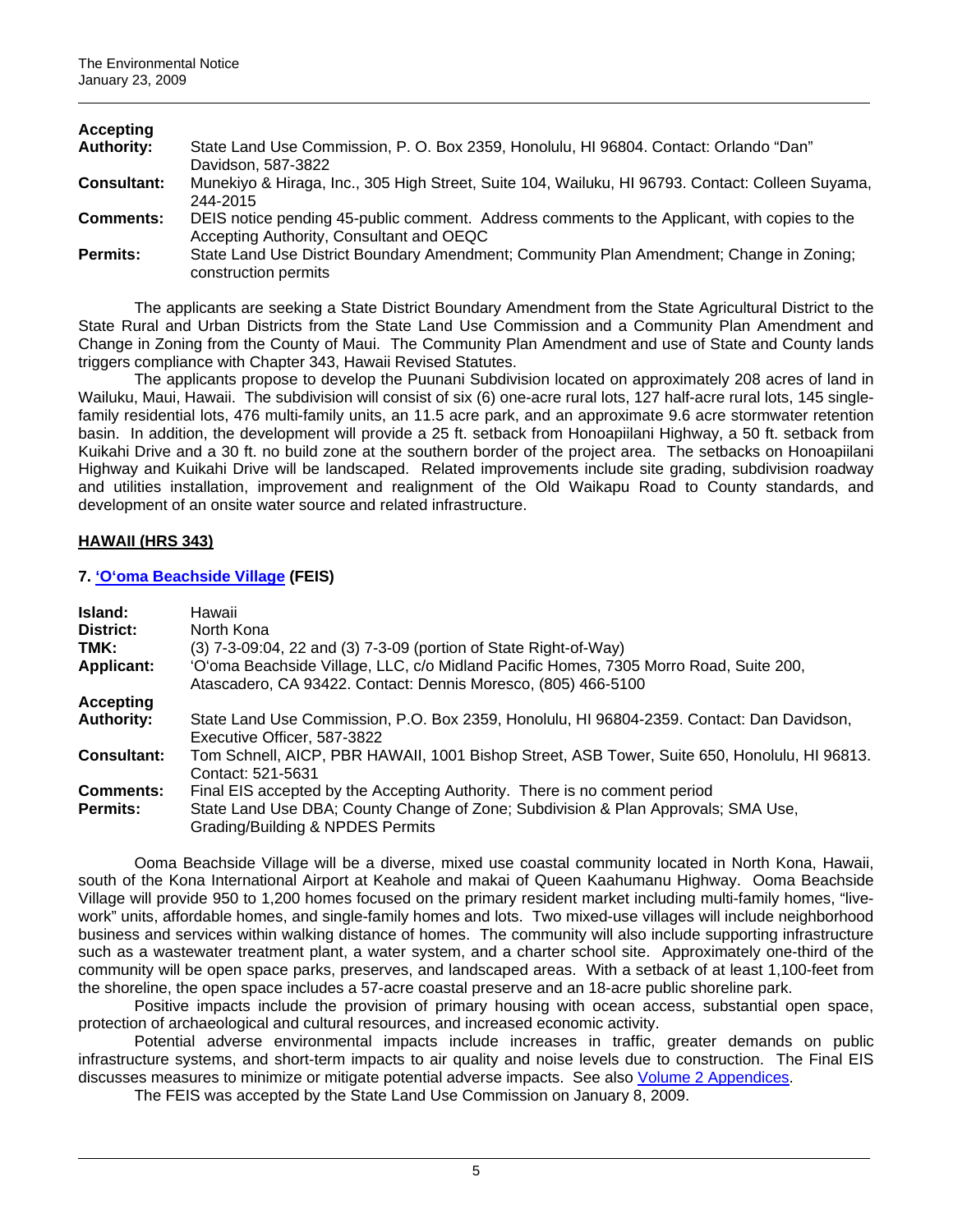## **8. [Papaikou Point](http://oeqc.doh.hawaii.gov/Shared%20Documents/EA_and_EIS_Online_Library/Hawaii/2000s/2009-01-23-HA-EISPN-Papaikou-Point.pdf) (EISPN)**

| Island:           | Hawaii                                                                                                                                                                                                                                                                                                                                                       |
|-------------------|--------------------------------------------------------------------------------------------------------------------------------------------------------------------------------------------------------------------------------------------------------------------------------------------------------------------------------------------------------------|
| District:         | South Hilo                                                                                                                                                                                                                                                                                                                                                   |
| TMK:              | (3) 2-7-04:140 por; 25 por.                                                                                                                                                                                                                                                                                                                                  |
| <b>Applicant:</b> | The Shropshire Group LLC, P.O. Box 1146, Hilo, HI 96721. Contact: c/o Ron Terry, Geometrician<br>Associates, 969-7090                                                                                                                                                                                                                                        |
| Accepting         |                                                                                                                                                                                                                                                                                                                                                              |
| <b>Authority:</b> | State Land Use Commission, P.O. Box 2359, Honolulu, HI 96804-2359. Contact: Dan Davidson,<br>Executive Officer, 587-3822                                                                                                                                                                                                                                     |
| Consultant:       | Geometrician Associates, P.O. Box 396, Hilo, HI 96721. Contact: Ron Terry, 969-7090                                                                                                                                                                                                                                                                          |
| <b>Comments:</b>  | EISPN pending 30-day comment. Address comments to the Applicant, with copies to the<br>Accepting Authority, Consultant and OEQC                                                                                                                                                                                                                              |
| <b>Permits:</b>   | Still under determination, expected: State DOH: National Pollutant Discharge Elimination System<br>Permit; State DOT: Approval for Work Within State Roadway Right-of-Way. County Public Works:<br>Engineering Division, Grading Permit, Approval for Work Within County Roadway Right-of-Way;<br>County Planning: Final Subdivision Approval, Plan Approval |

Papaikou Point, LLC seeks to reclassify to the State Land Use Urban District a total of 90.261 acres of land bordering a sea cliff near the town of Papaikou, about five miles from Hilo, in the South Hilo District of the Island of Hawaii. The reclassification involves 21.912 acres of land that are currently within the Conservation District, and 68.349 acres of land that are currently within the Agricultural District. A portion of the land is currently under agricultural cultivation. The purpose of the reclassification and subsequent County rezoning is to allow the development of Papaikou Point, a single-family residential community with lots to be offered at a range of pricing. The regional land use context is consistent with the proposed development of Papaikou Point for residential uses. Other key factors favoring reclassification include availability of adequate transportation facilities (State Highway 19) and adequacy of wastewater treatment services, with an adjacent County wastewater treatment plant with capacity. The Environmental Impact Statement to be prepared to study the expected impacts of the proposed reclassification will document the existing environment and determine impacts and appropriate mitigation measures.

#### **9. [Piilani Street Licensing and Motor Vehicle Registration Building and Puna and South Kohala Baseyard](http://oeqc.doh.hawaii.gov/Shared%20Documents/EA_and_EIS_Online_Library/Hawaii/2000s/2009-01-23-HA-FEA-Piilani-Street-Licensing-Registration-Baseyard.pdf)  [Improvements](http://oeqc.doh.hawaii.gov/Shared%20Documents/EA_and_EIS_Online_Library/Hawaii/2000s/2009-01-23-HA-FEA-Piilani-Street-Licensing-Registration-Baseyard.pdf) (FEA)**

| Island:            | Hawaii                                                                                                                    |
|--------------------|---------------------------------------------------------------------------------------------------------------------------|
| District:          | South Hilo, Puna and South Kohala                                                                                         |
| TMK:               | (3rd) 2-2-33:16, 1-7-03:19 and 6-6-01:56                                                                                  |
| <b>Proposing</b>   |                                                                                                                           |
| Agency:            | Hawaii County Department of Public Works, 101 Pauahi Street, Suite 7, Hilo HI 96720. Contact:<br>David Yamamoto, 961-8331 |
| Approving          |                                                                                                                           |
| Agency:            | Same                                                                                                                      |
| <b>Consultant:</b> | Geometrician Associates, P.O. Box 396, Hilo, HI 96721. Contact: Ron Terry, 969-7090                                       |
| <b>Comments:</b>   | FEA accepted by the Approving Agency. There is no comment period                                                          |
| <b>Permits:</b>    | Planning: Plan Approval; Public Works Department: Building Division Approval and Building Permit                          |

The Hawaii County Department of Public Works (DPW) proposes to expand and improve facilities at several of its facility locations around the island of Hawaii in order to better serve the public and improve the efficiency of operations. DPW will renovate and expand the former Real Property Tax Office building on Piilani Street in Hilo, which will become Piilani Street Licensing and Motor Vehicle Registration Building. DPW will also construct new 4,000-square-foot vehicle storage buildings at the Puna Baseyard in Kurtistown and the South Kohala baseyard in Waimea.

The new or expanded buildings are expected to have a minimal impact, as they are being built to augment existing County facilities currently involved in the same general type of activities. In all three cases the project sites have been entirely cleared in the past, and no valuable biological, scenic, historic or cultural resources are present. No sensitive water bodies are present and standard Best Management Practices during construction will avoid impacts to water quality.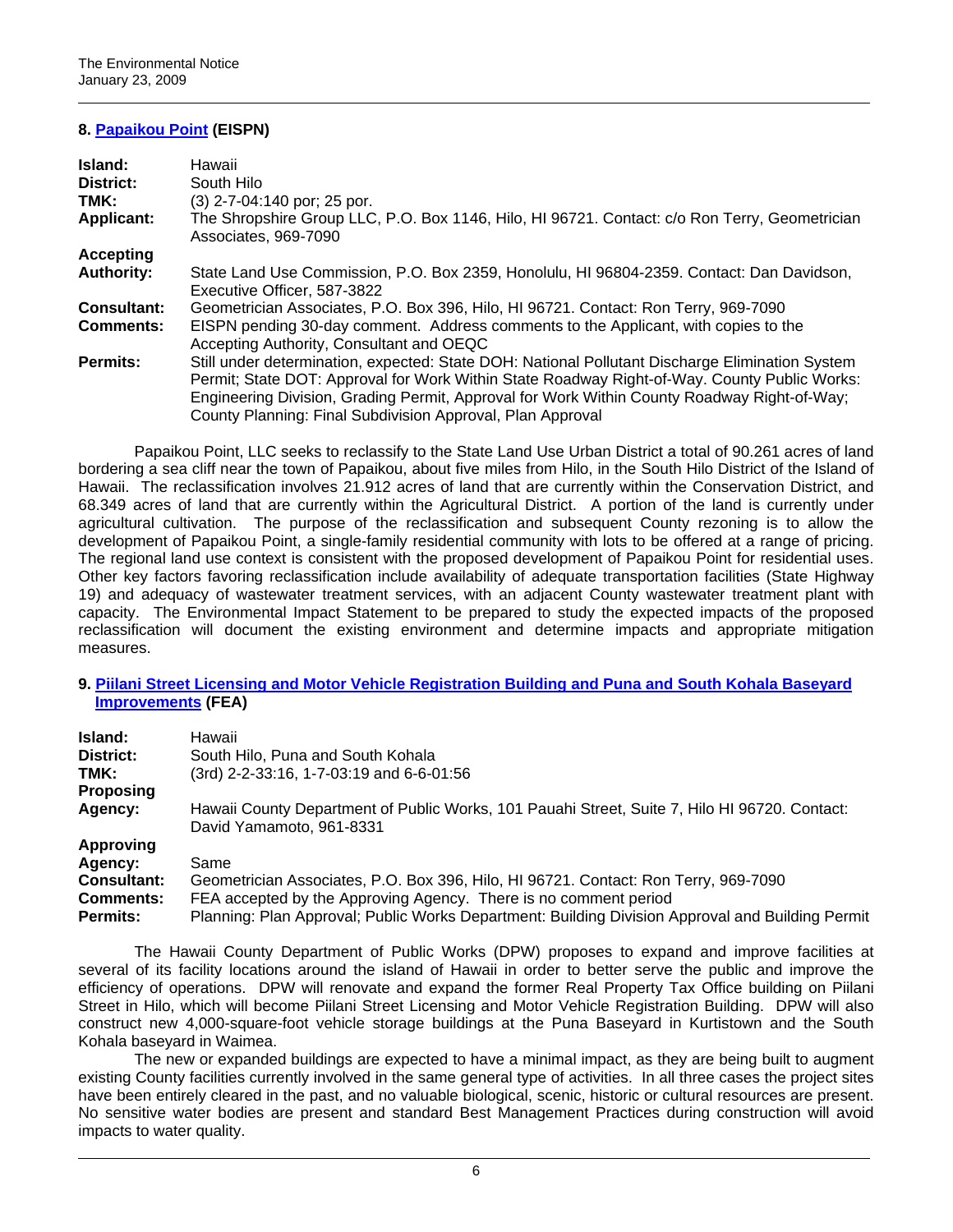### **10. [Kohala Place at Waikoloa](http://oeqc.doh.hawaii.gov/Shared%20Documents/EA_and_EIS_Online_Library/Hawaii/2000s/2009-01-23-HA-FEA-Kohala-Place-Waikoloa.pdf) (FEA)**

| Island:            | Hawaii                                                                                                                  |
|--------------------|-------------------------------------------------------------------------------------------------------------------------|
| District:          | South Kohala                                                                                                            |
| TMK:               | $(3)$ 6-8-03:14, 15, 16, and 40                                                                                         |
| <b>Applicant:</b>  | Metric Passco Waikoloa, LLC, 1124 Fort Street Mall, Suite 204, Honolulu, HI 96813. Contact: Jeff<br>Nagashima, 587-8020 |
| <b>Approving</b>   |                                                                                                                         |
| Agency:            | Planning Dept, County of Hawaii, 101 Pauahi Street, Suite 3, Hilo, HI 96720. Contact: Daryn Arai,<br>961-8828           |
| <b>Consultant:</b> | R.M. Towill Corp., 2024 North King Street, Suite 200, Honolulu, HI 96819. Contact: Chester Koga,<br>842-1133            |
| <b>Comments:</b>   | FEA accepted by the Approving Agency. There is no comment period                                                        |
| <b>Permits:</b>    | Plan Approval, NPDES NOI Form C, F, G                                                                                   |

Metric Passco Waikoloa, LLC, is proposing the development of 45.1 acres into a medium-density retailoffice complex along with a 200 room business hotel, multifamily workforce and senior housing component in Waikoloa, South Kohala District, Island of Hawaii. The project site is located south of the existing Waikoloa Village on currently unimproved land. The parcel is bounded by Waikoloa Road to the north, and Puu Melia Street on the east, south and west. The project site is in the State's Urban district and is zoned by the County of Hawaii as CV-10 (Village Commercial). No changes to land use entitlement are required.

The proposed projects requires connection to County of Hawaii roadways and this Draft EA addressed potential impacts of the project on the existing roadways. A new intersection is proposed west of the existing Waikoloa Road-Puu Melia intersection. Five connection points to the project is proposed along Puu Melia. Shortterm impacts will include increase in traffic due to construction activities, fugitive dust, and noise. Long-term impacts will include increased traffic on Puu Melia and Waikoloa Road. Mitigation for traffic impacts being considered includes turn lanes and signalization.

The retail component of the project will include the development 140,500 sf of a grocery store, retail outlets, food outlets, drug store, and convenience outlets. A portion of the project (44,000 sf) will be set-aside for professional office space. Parking to meet the requirements of the zoning ordinance will be provided. A significant portion of the project area will be set-aside for 300 workforce housing units and 150 senior units in a multifamily format. A business hotel with 200 rooms is also proposed for this project. Internal circulation will be provided via roadways that will connect Waikoloa Road and Puu Melia Street. The intersection with Waikoloa Road is proposed to be signalized.

## **SPECIAL MANAGEMENT AREA (CHAPTER 25, REVISED ORDINANCES OF HONOLULU)**

## **11. [New Business Services Shop](http://oeqc.doh.hawaii.gov/Shared%20Documents/EA_and_EIS_Online_Library/Oahu/2000s/2009-01-23-OA-DEA-New-Business-Services-Shop.pdf) (DEA)**

| Island:<br>District:<br>TMK:<br><b>Applicant:</b> | Oahu<br><b>Honolulu</b><br>$9 - 8 - 21$ :42<br>PB & Ches, LLC, 98-814 Olena Street, Pearl City, HI 96701. Contact: Patricia Borengasser, 227-<br>9100 |
|---------------------------------------------------|-------------------------------------------------------------------------------------------------------------------------------------------------------|
| <b>Approving</b>                                  |                                                                                                                                                       |
| Agency:                                           | Department of Planning and Permitting, 650 South King Street, 7th Floor, Honolulu, HI 96813.<br>Contact: Lin Wong, 768-8033                           |
| <b>Consultant:</b>                                | Patrick Seguirant, 91-1030 Kaihi Street, Ewa Beach, HI 96706. Contact: 683-4477                                                                       |
| <b>Comments:</b>                                  | DEA pending 30-day comment. Address comments to the Applicant, with copies to the Approving<br>Agency, and Consultant.                                |
| <b>Permits:</b>                                   | Special Management Area Permit (Major), Conditional Use Permit (Minor) for joint development,<br>and Building Permits                                 |

The applicant proposes to demolish an existing building formerly used as a fast food and Korean/Japanese food restaurant, and construct a new two-story, 2,600-square-foot commercial building with a 7-stall parking lot and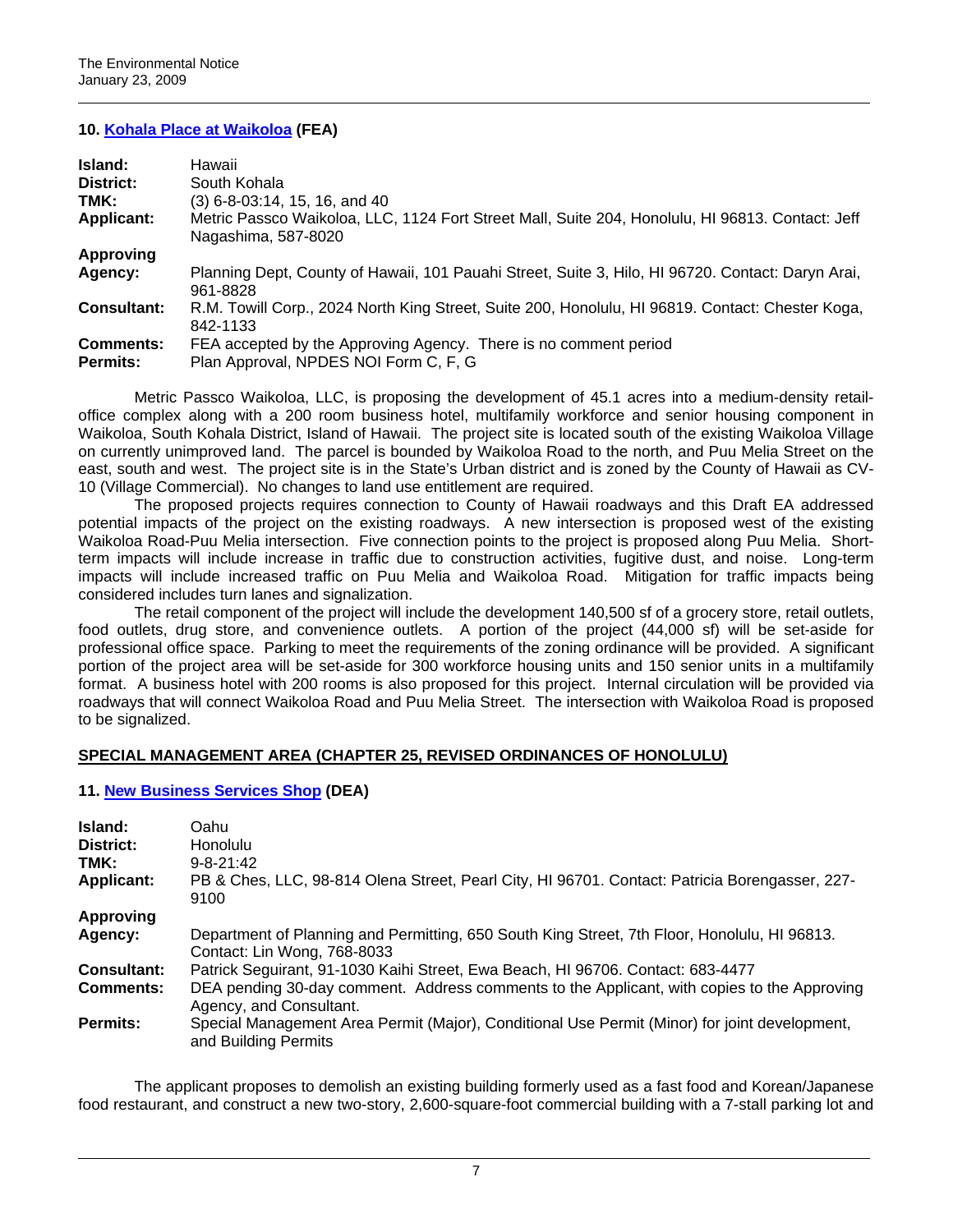appurtenant site improvements. The new building will house an establishment that provides business services, such as minor printing, foil stamping, die cutting, folding and binding services, to other business establishments.

# **COASTAL ZONE NOTICES**

## **Special Management Area (SMA) Minor Permits**

Pursuant to Ch. 205A-30, HRS the following is a list of SMA Minor permits that have been approved or are pending by the respective county/state agency. For more information about any of the listed permits, please contact the appropriate county/state Planning Department. Honolulu (523-4131); Hawaii (961-8288); Kauai (241-6677); Maui (270-7735); Kakaako (Honolulu) or Kalaeloa Community Development District (587-2840).

| <b>Special Management Area (SMA) Minor Permits</b> |                                                        |                           |  |
|----------------------------------------------------|--------------------------------------------------------|---------------------------|--|
| <b>Location (TMK)</b>                              | <b>Description (File No.)</b>                          | <b>Applicant/Agent</b>    |  |
| Oahu: Kalauao<br>$(9 - 8 - 14:25)$                 | Fence Replacement (2008/SMA-58)                        | Hawaii Vinyl Fencing Inc. |  |
| Maui: Haiku (2-8-4-32)                             | Construction of Temple,<br>Improvements (SM2 20080074) | Spirit of Aloha Temple    |  |

### **Shoreline Notices**

### **Shoreline Certification Applications**

Pursuant to HRS §205A-42 and HAR §13-222-12, the following shoreline certification applications are available for inspection at the DLNR District Land Offices on Kauai, Hawaii and Maui and in Room 220, 1151 Punchbowl St., Honolulu (587-0414). All comments shall be submitted in writing to the State Land Surveyor, 1151 Punchbowl Street, Room 210, Honolulu, HI 96813 and postmarked no later than 15 calendar days from the date of the public notice of the application. If there are any questions, please call Ian Hirokawa at 587-0420.

| File No. | <b>Date</b> | Location                                                                                                                                                                                                                                                                    | <b>Applicant/Owner</b>                                                | <b>TMK</b>                                        |
|----------|-------------|-----------------------------------------------------------------------------------------------------------------------------------------------------------------------------------------------------------------------------------------------------------------------------|-----------------------------------------------------------------------|---------------------------------------------------|
| OA-1282  | 12/23/08    | Lots 1 and 2 of Evershine VIII Tract File Plan 2271<br>and Lot 4-A of the Subdivision of Lot 4 and Lot 5 of<br>Portlock Road Subdivision No. 2 File Plan 2193<br>situate at Maunalua, Honolulu, Oahu<br>Address: 525, 535 and 567 Portlock Road<br>Purpose: Building permit | Sam O. Hirota,<br>Inc./ Evershine VIII<br>L.P. c/0 Evershine<br>Group | $3-9-26:44, 45,$<br>47 & 48                       |
| OA-1283  | 12/29/08    | Keehi Lagoon Small Boat Harbor situate at Kaliawa<br>and Mokauea, Kalihi-Kai, Honolulu, Oahu<br>Address: Keehi Harbor 4 Sand Island Access Rd<br>Purpose: Pier improvements                                                                                                 | <b>ControlPoint</b><br>Surveying, Inc./<br><b>State DLNR</b>          | $1 - 2 - 25:24$                                   |
| OA-1284  | 1/12/09     | Portions of the Filled Lands of Kaakaukukui<br>Kakaako Waterfront Park, Parcels 1 and 10 and<br>Kewalo Basin Park situate at Kaakaukukui,<br>Honolulu, Oahu<br>Address: 40 Ahui Street, 98 Koula Street, and 709<br>Kelikoi Street<br>Purpose: Setback purposes             | Erik Kaneshiro/<br>Hawaii Community<br>Development<br>Association     | $2 - 1 - 58:01$<br>(por.) & 2-1-<br>60:01, 02, 08 |
| MA-422   | 12/15/08    | Lot 217 (Map 31) of Land Court Application 1804<br>situate at Paehu, Honuaula, Makawao, Maui<br>Address: 3550 Wailea Alahui Drive<br>Purpose: Setback purposes and setback variance                                                                                         | Ryan M. Suzuki/<br>Wailea Hotel and<br>Beach Resort, LLC              | 2-1-08:67                                         |
| HA-399   | 1/12/09     | Lot 28 of Puako Beach Lots (HTS Plat 414-A) being<br>the whole of Grant S-13,741 to George M. White<br>situate at Lalamilo, Waimea, South Kohala, Hawaii<br>Address: 69-1870 Puako Road<br>Purpose: Obtain building permits                                                 | Wes Thomas<br>Associates/ Gerald<br>& Marilyn Burke                   | $6 - 9 - 05:03$                                   |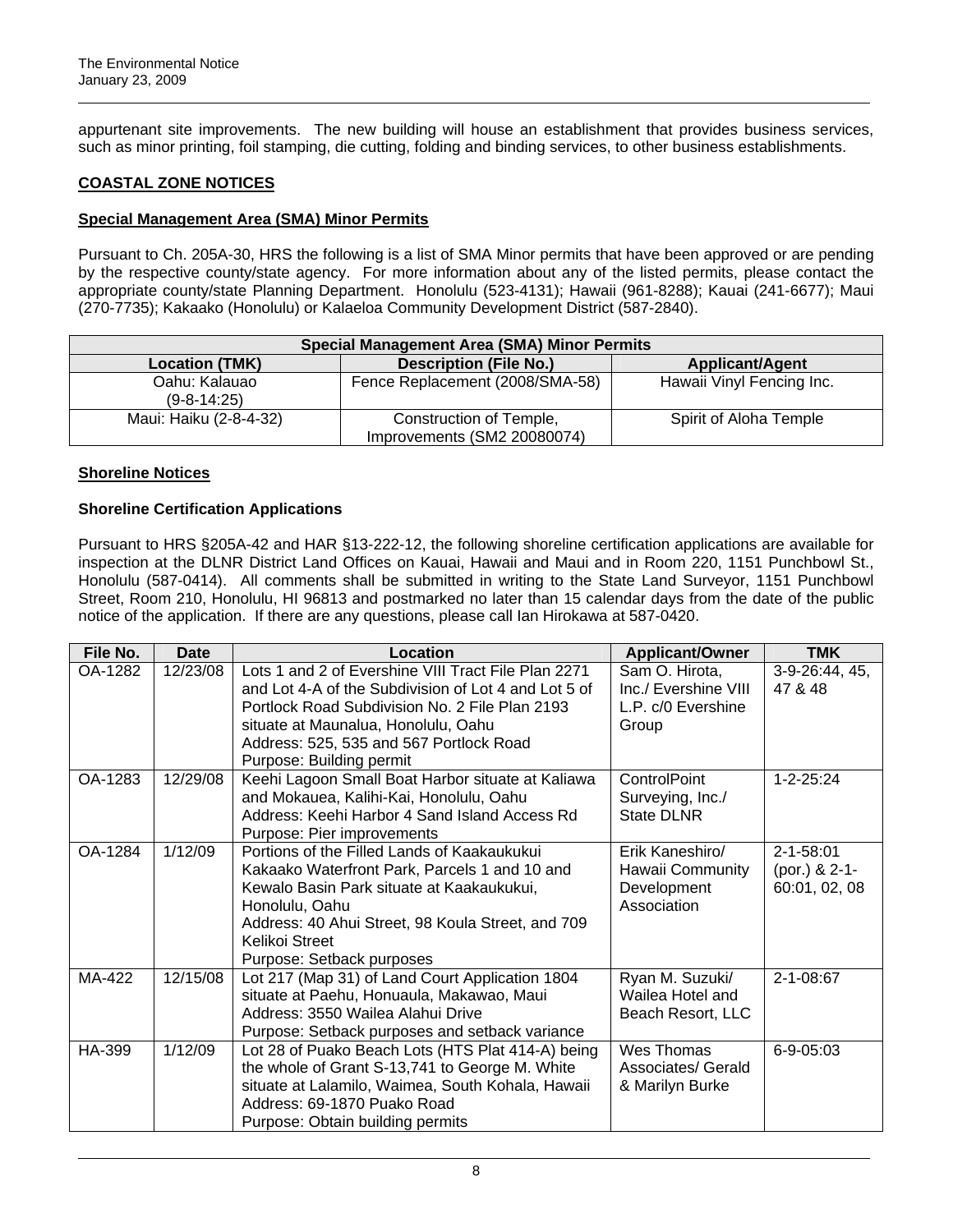| HA-400 | 1/12/09 | Lots 5-B-1 and 6-A of North Kahaluu Beach<br>Subdivision being portions of R.P. 6856, L.C. Aw.<br>7713, Ap. 6 to V. Kamamalu situate at Kahaluu,<br>North Kona, Island of Hawaii<br>Address: 78-6616 Alii Drive                                   | Wes Thomas<br>Associates/Dr.<br>Elizabeth Marshall           | 7-8-14:50 &<br>97 |
|--------|---------|---------------------------------------------------------------------------------------------------------------------------------------------------------------------------------------------------------------------------------------------------|--------------------------------------------------------------|-------------------|
|        |         | Purpose: Obtain building permits                                                                                                                                                                                                                  |                                                              |                   |
| HA-401 | 1/12/09 | Lot 5 of Wailea Beach Lots as shown on Registered<br>Map No. 2826 being the whole of Grant 10,521 to<br>Alice Lackrie Forbes situate at Lalamilo, South<br>Kohala, Island of Hawaii<br>Address: None assigned<br>Purpose: Obtain building permits | Wes Thomas<br>Associates/HTW<br>Wailea Company<br><b>LLC</b> | $6 - 6 - 02:03$   |

# **Shoreline Certifications and Rejections**

Pursuant to HRS §205A-42 and HAR §13-222-26, the following shorelines have been proposed for certification or rejection by DLNR. Any person or agency wishing to appeal a proposed shoreline certification or rejection shall file a notice of appeal in writing with DLNR no later than 20 calendar days from the date of the public notice of the proposed shoreline certification or rejections. The notice of appeal shall be sent to the Board of Land and Natural Resource, 1151 Punchbowl Street, Room 210, Honolulu, HI 96813.

| File No. | <b>Proposed/Rejected</b>                   | Location                                                                                                                                                                                                         | <b>Applicant/Owner</b>                                                     | <b>TMK</b>                |
|----------|--------------------------------------------|------------------------------------------------------------------------------------------------------------------------------------------------------------------------------------------------------------------|----------------------------------------------------------------------------|---------------------------|
| OA-1229  | <b>Proposed Shoreline</b><br>Certification | Lot 38 of Block A, Land Court Application<br>1596 (Map 1), situated at Wailupe,<br>Waikiki, Honolulu, Oahu.<br>Address: 146 Wailupe Circle<br>Purpose: Repair seawall                                            | DJN Surveying &<br>Mapping,<br>Inc./Kahn, Family<br>Trust                  | 3-6-01:38                 |
| OA-1259  | <b>Proposed Shoreline</b><br>Certification | Lot 9 of Pupukea-Paumalu Beach Lots<br>situated at Koolauloa, Oahu, Hawaii<br>Address: 59-595 Ke Iki Road<br>Purpose: Building setback requirement<br>and wall repair                                            | Jaime F.<br>Alimboyoguen/<br>Ke Iki Properties,<br><b>LLC</b>              | 5-9-03:23                 |
| OA-1263  | <b>Proposed Shoreline</b><br>Certification | Lot 20, Section C Kawailoa Beach Lots<br>situated at Kawailoa, Waialua, Oahu<br>Address: 61-405 Kamehameha Highway<br>Purpose: Building permit                                                                   | Walter P.<br>Thompson, Inc./<br><b>Terry McTigue</b>                       | $6 - 1 - 08:03$           |
| OA-1266  | <b>Proposed Shoreline</b><br>Certification | Lot 5 Land Court Consolidation 211<br>situate at Kaunala, Koolauloa, Oahu<br>Address: 58-127 Napoonala Place<br><b>Purpose: Building Permit</b>                                                                  | Walter P.<br>Thompson, Inc./<br>Penn Family<br><b>Trust</b>                | 5-8-06:35                 |
| MA-411   | <b>Proposed Shoreline</b><br>Certification | Lot 45 of the Kamaole Beach Lots H.T.S.<br>Plat 1086 situate at Kamaole, Kihei, Maui<br>Address: 3032 South Kihei Road<br>Purpose: N/A                                                                           | Akamai Land<br>Surveying, Inc./<br><b>Frank Pritt</b>                      | 3-9-04:101                |
| MA-415   | <b>Proposed Shoreline</b><br>Certification | Being all of Lot 4 and a portion of Lot 3 of<br>the subdivision of Mahinahina 4 File Plan<br>178 situate at Kaanapali, Lahaina, Maui<br>Address: 3741 L. Honoapiilani Road<br>Purpose: SMA and building permit   | Lynne Hartman/<br>Kulakane<br>Association of<br>Apartment<br>Owners        | 4-3-06:11                 |
| HA-395   | <b>Proposed Shoreline</b><br>Certification | Lots 57 and 58 of Vacationland Hawaii<br>Subdivision (F.P. 814) L.C. Aw. 8559,<br>Apana 5, situate at Kapoho, Puna, Hawaii<br>Address: 14-4908 Kahiina Place and Wai<br>Opae Road<br>Purpose: Establish setbacks | Hartley and<br>Magdalene<br>Phillips/ Hartley<br>and Magdalene<br>Phillips | 1-4-68:45, 46,<br>62 & 63 |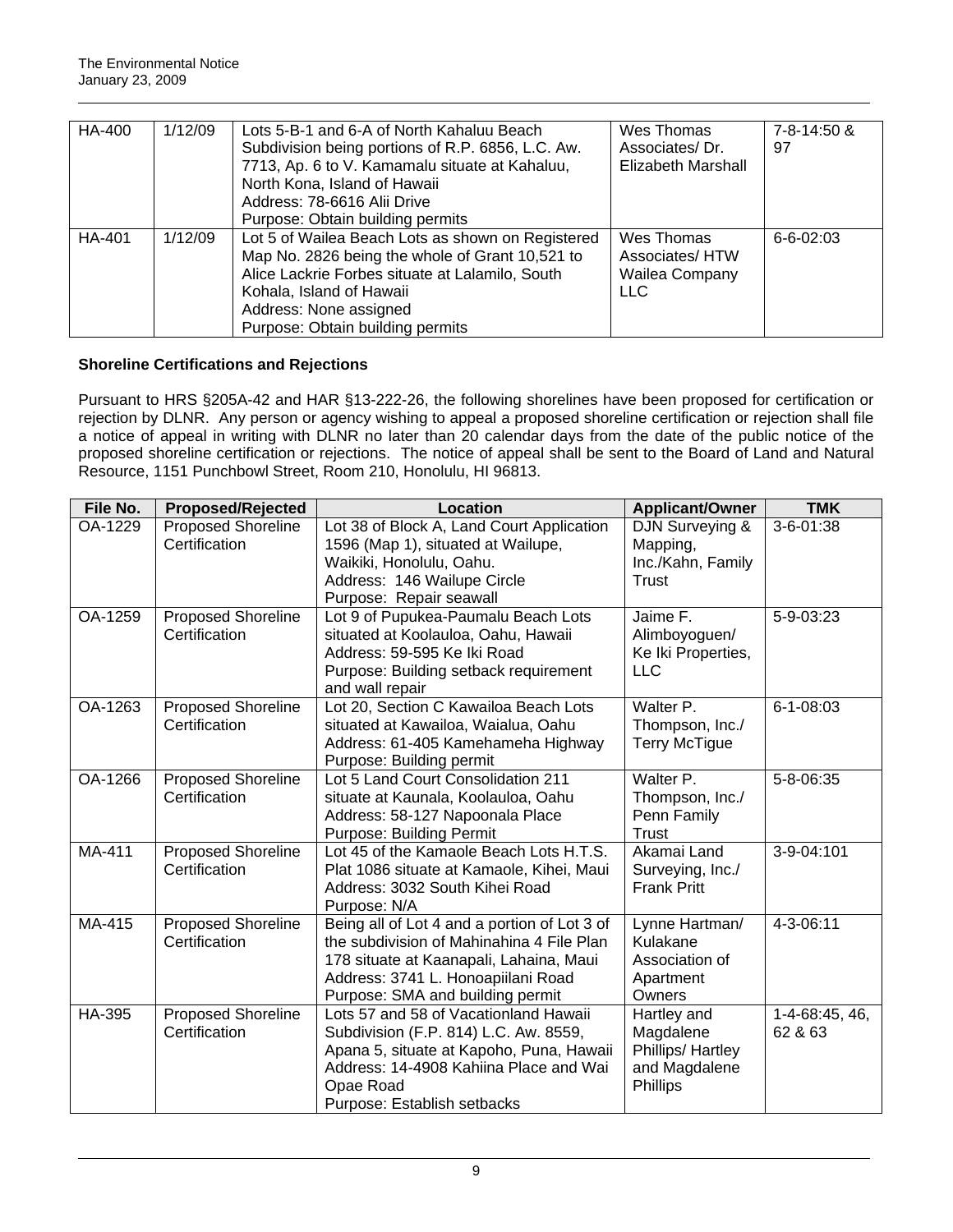| KA-317 | <b>Proposed Shoreline</b><br>Certification | Lot 62A, Land Court Application 1076<br>(Map 33), situated at Kikiaola, Waimea,<br>Island of Kauai.<br>Address: 4485 Pokole Road<br>Purpose: Shoreline Determination | Roger M.<br>Caires/KS3 LLC                                  | $1 - 6 - 08:01$ |
|--------|--------------------------------------------|----------------------------------------------------------------------------------------------------------------------------------------------------------------------|-------------------------------------------------------------|-----------------|
| MA-397 | Rejection                                  | Lot 9 of Kuau Tract Subdivision, situated<br>at Hamakuapoko, Makawao, Maui.<br>Address: 529 Hana Highway<br>Purpose: Building permit                                 | Akamai Land<br>Surveying,<br>Inc./Robert J.<br>Lincoln, Jr. | $2 - 6 - 09:11$ |

# **POLLUTION CONTROL PERMITS**

# **Department of Health Permits**

Pursuant to HRS §342B and HAR §11-60.1, the following is a list of some pollution control permits currently before the State Dept. of Health. For more information about any of the listed permits, please contact the appropriate branch or Environmental Management Division at 919 Ala Moana Blvd, Honolulu, HI. Abbreviations are as follows: Clean Air Branch (**CAB**) 586-4200; Comments Due (**CD**); Covered Source Permit (**CSP**); Clean Water Branch (**CWB**) 586-4309; Issued (**I**); Solid and Hazardous Waste Branch (**SHWB**) 586-4226; Safe Drinking Water Branch (**SDWB**) 586-4258; None (**N**); NonCovered Source Permit (**NSP**); National Pollutant Discharge Elimination System under the Federal Clean Water Act (**NPDES**); Received (**R**); Temporary (**T**); Underground Injection Control (**UIC**); Not Applicable (**NA**).

| <b>Branch</b><br><b>Permit Type</b>                                  | <b>Applicant &amp; Permit</b><br><b>Number</b>                                         | <b>Project Location</b>                                                                                                 | <b>Pertinent</b><br>Date      | <b>Proposed Use</b>                                                          |
|----------------------------------------------------------------------|----------------------------------------------------------------------------------------|-------------------------------------------------------------------------------------------------------------------------|-------------------------------|------------------------------------------------------------------------------|
| Clean Air Branch,<br>586-4200,<br><b>NonCovered Source</b><br>Permit | Monsanto Company<br>NSP No. 0685-01-N<br>(Permit Application<br>Modification)          | Located at:<br>94-520 Kunia Road,<br>Oahu                                                                               | Issued:<br>1/9/2009           | Dryers and<br><b>Fumigation Chambers</b>                                     |
| Clean Air Branch,<br>586-4200.<br><b>NonCovered Source</b><br>Permit | Kohala Coast Concrete<br>& Precast LLC<br>NSP No. 0383-01-N<br>(Renewal Application)   | Located at:<br>Kaeihauaii Industrial<br>Subdivision, Kawaihae,<br>Hawaii                                                | Issued:<br>1/12/2009          | 170 cu-yd/hr<br>Concrete Batch Plant                                         |
| Clean Air Branch,<br>586-4200,<br><b>Covered Source</b><br>Permit    | <b>Isemoto Contracting</b><br>Co., Ltd.<br>CSP No. 0702-01-CT<br>(Initial Application) | Located at:<br>Various Temporary Sites,<br>State of Hawaii                                                              | Comments<br>Due:<br>2/11/2009 | 350 TPH Mobile<br>Crushing Plant with<br>275 HP<br>Diesel Engine             |
| Safe Drinking Water<br>Branch, 586-4258<br><b>UIC Permit</b>         | Hawaii Agribusiness,<br><b>LLC UH-2709</b>                                             | <b>Henry Street Property</b><br>Infrastructure (3)7-5-4:13<br>Henry Street, Kailua-<br>Kona                             | tba                           | Construct 1 injection<br>well for surface runoff.                            |
| Safe Drinking Water<br>Branch, 586-4258<br><b>UIC Permit</b>         | Department of<br>Education, State of<br>Hawaii UH-2710                                 | Laupahoehoe High &<br>Elementary Sch. (3)3-5-<br>4:26 & 59, 35-2065 Old<br>Mamalahoa Highway,<br>Laupahoehoe            | n/a                           | Register 7 existing<br>injection-well seepage<br>pits for sewage<br>disposal |
| Safe Drinking Water<br>Branch, 586-4258<br><b>UIC Permit</b>         | Department of Public<br><b>Works Hawaii County</b><br><b>UH-2671</b>                   | Hamakua Highway<br>Maintenance Baseyard<br>HI Belt Road, Maunakea<br>Ranch, Kaohe Place                                 | tba                           | Construct 2 injection<br>wells for surface<br>runoff                         |
| Safe Drinking Water<br>Branch, 586-4258<br><b>UIC Permit</b>         | Kaloko Heights<br>Associates, LLC UH-<br>2706                                          | Kaloko Heights Bulk<br>Subdivision Loop and<br>Intersection<br>Improvements 73-4577<br>Hina Lani Street,<br>Kailua-Kona | tba                           | Construct 16 injection<br>wells for surface<br>runoff                        |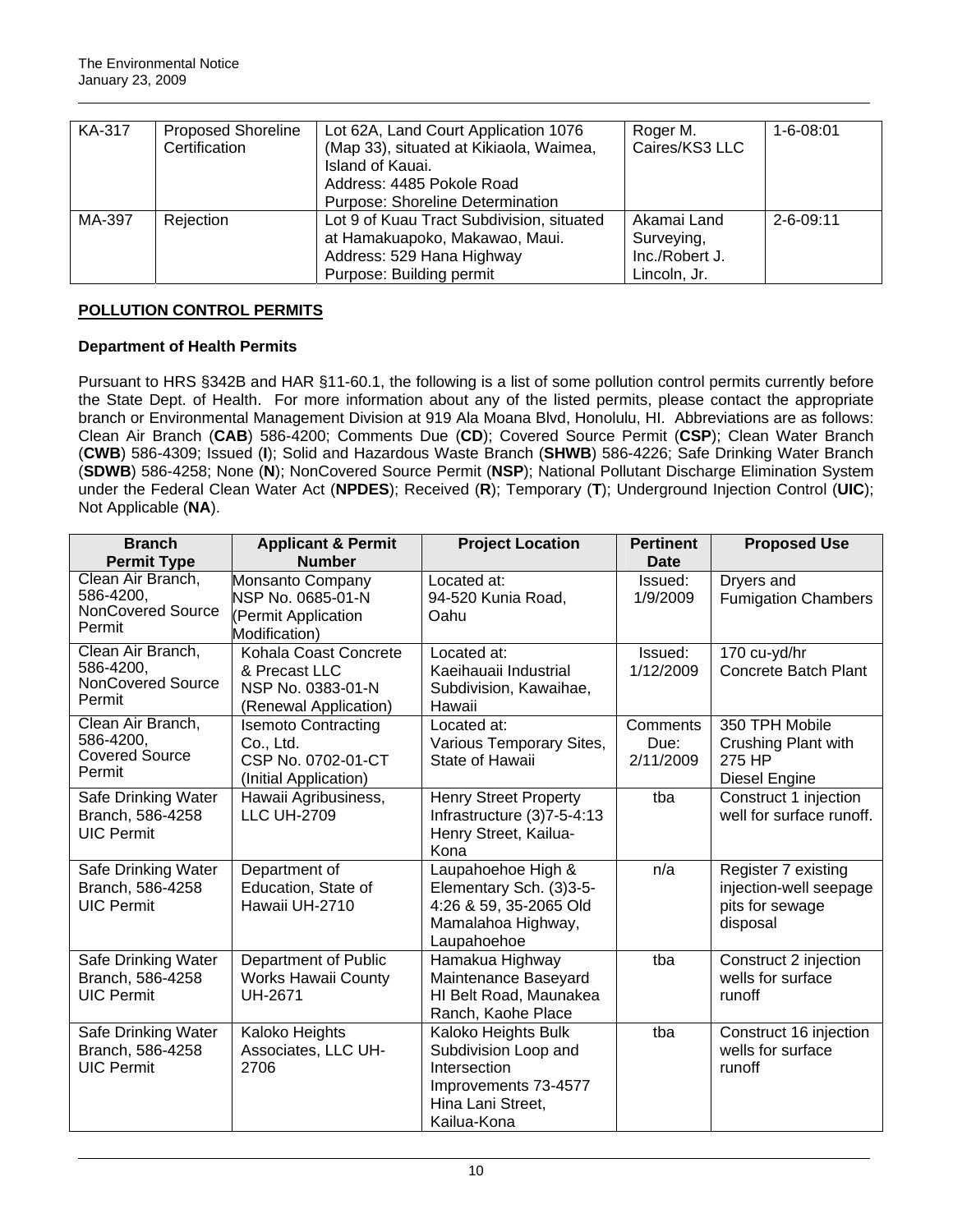| Safe Drinking Water | Department of Public | Mohouli Street &             | Comment   | Construct 2 injection   |
|---------------------|----------------------|------------------------------|-----------|-------------------------|
| Branch, 586-4258    | Works, Hawaii County | Kumukoa Street Traffic       | by 3/4/09 | wells for surface       |
| <b>UIC Permit</b>   | <b>UH-2707</b>       | Signals                      |           | runoff                  |
|                     |                      | $(3)$ 2-4-24: various, Hilo  |           |                         |
| Safe Drinking Water | Department of        | Lahainaluna High School      | n/a       | Abandon 1               |
| Branch 586-4258     | Education, State of  | 980 Lahainaluna Road         |           | unregistered injection- |
| <b>UIC Permit</b>   | Hawaii UM-2708       |                              |           | well cesspool           |
| Safe Drinking Water | Department of        | Kauai High School            | n/a       | Register 21 existing    |
| Branch, 586-4258    | Education, State of  | (4) 3-3-3: various, (4) 3-2- |           | injection-well seepage  |
| <b>UIC Permit</b>   | Hawaii UK-2704       | 5: various 3577 Lala         |           | pits for sewage         |
|                     |                      | Road, Lihue                  |           | disposal                |

# **FEDERAL NOTICES**

**Demolition of Various Buildings on Hickam Air Force Base (NEPA FEA)** 

| Island:     | Oahu                                                                                                                                                                  |
|-------------|-----------------------------------------------------------------------------------------------------------------------------------------------------------------------|
| District:   | Ewa                                                                                                                                                                   |
| TMK:        | $9 - 9 - 01:13$ & 1-1-02:02                                                                                                                                           |
| Proposing   |                                                                                                                                                                       |
| Agency:     | Commander, 15th Airlift Wing, 15th Civil Engineer Squadron, Environmental Flight, 15, CES/CEVP,<br>Hickam AFB, HI 96853. Contact: Ms. Tiffany Patrick, (808) 449-3197 |
| Accepting   |                                                                                                                                                                       |
| Agency:     | Hickam AFB, 800 Scott Circle, Hickam AFB, HI 96853                                                                                                                    |
| Consultant: | TEC Inc., 1001 Bishop Street, ASB Tower, Suite 1400, Honolulu, HI 96813                                                                                               |
| Permits:    | None identified                                                                                                                                                       |
|             | The 15th Airlift Wing, United States Air Force, prepared an Environmental Assessment (EA) for the                                                                     |
|             | Demolition of Various Ruildings at Hickam Air Earce Rase, Oabu, Hawaii, Rased on information asthorod during its                                                      |

Demolition of Various Buildings at Hickam Air Force Base, Oahu, Hawaii. Based on information gathered during its preparation, the Air Force does not anticipate that the demolition of these buildings would significantly impact human health or the environment.

The purpose of the Proposed Action is to reduce the inventory of underutilized and deteriorated buildings on Hickam AFB. The Proposed Action is needed to comply with the Pacific Air Forces Consolidation and Demolition Policy to consolidate base functions and reduce the inventory of substandard and excess facilities on base as a cost saving measure.

The Air Force proposes to demolish eighteen buildings on Hickam AFB, Oahu, Hawaii: Buildings 427, 501, 933, 935, 1028, 1029, 1035, 1071, 1092, 1113 (single-room addition), 1153, 1710, 1711, 1713, 1714, 1815, 4027 and 72934. Building 1113 has a single-room addition built between the two wings of the original building. This addition would be demolished to restore the historical design of the original building. The original building would not be demolished, only the single-room addition. Site restoration following the demolition would include backfill and landscaping where needed to blend into the surrounding areas.